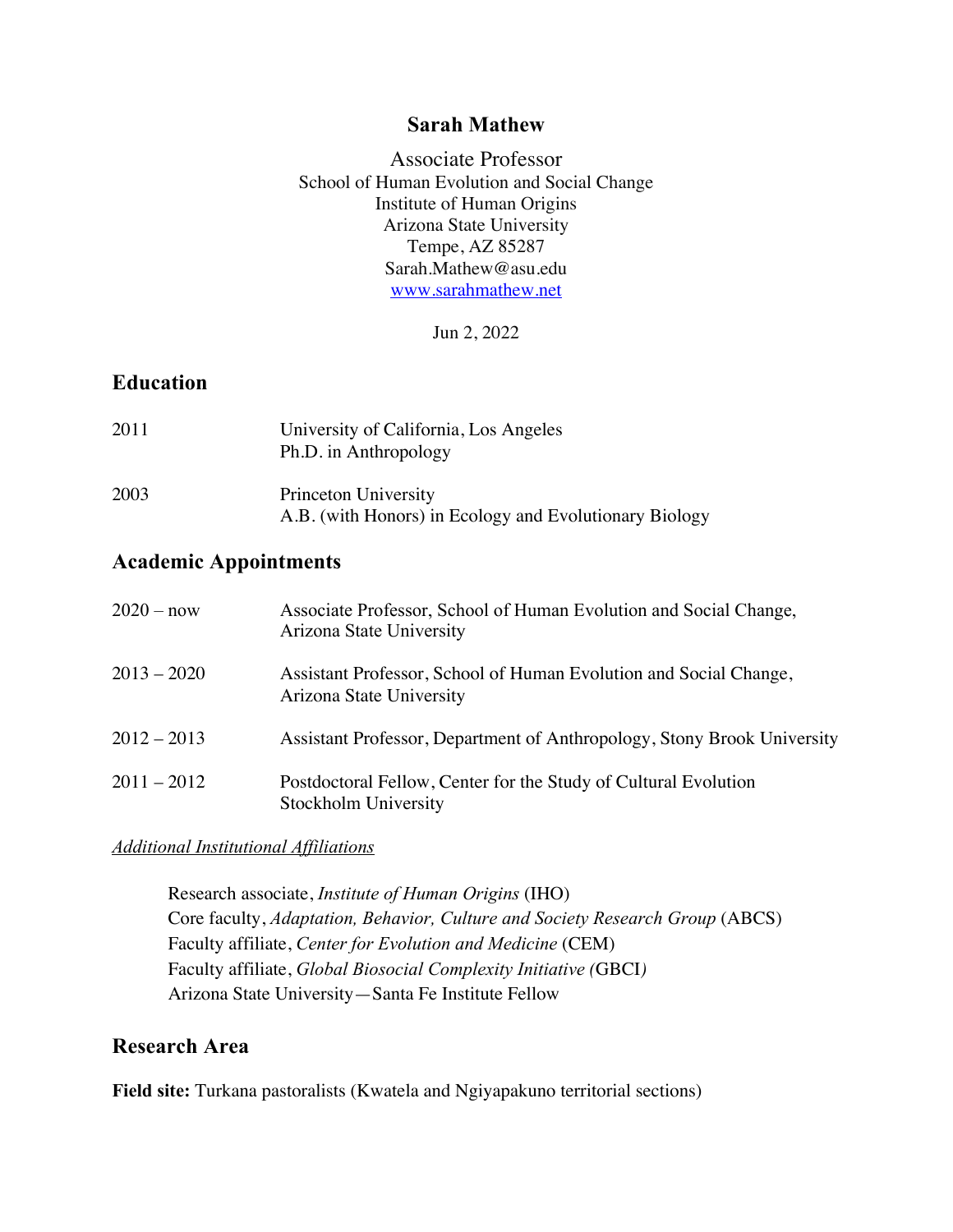**Evolutionary social sciences**: 1. Why do humans cooperate more than other animals? 2. How does the capacity for culture enable cooperation? 3. How does cooperation enable warfare?

**East African pastoralism**: 1. How does social control occur in politically decentralized pastoralist societies? 2. What are the cultural and genetic relationships among East African pastoralist populations? 3. What is the etiology of combat-related Post-traumatic Stress Disorder in Turkana warriors?

## I. RESEARCH

### **Honors and Awards**

2015 *Andrew Carnegie Fellowship*. One among 32 scholars nationally to receive an award of \$200,000 for outstanding scholars in the social sciences and humanities addressing "current and future challenges to U.S. democracy and international order"

## **Grant Activity**

#### **Tenure-track at ASU**

#### *External*

| 2020-21 | Principal Investigator on "RAPID: How social norms impact COVID-19<br>transmission behaviors" from National Science Foundation; \$66882 [in progress]                                                                                                                |  |
|---------|----------------------------------------------------------------------------------------------------------------------------------------------------------------------------------------------------------------------------------------------------------------------|--|
| 2014-17 | Investigator on "Evolutionary Foundations of Human Uniqueness: Recovering<br>Patterns of Cognition, Cumulative Culture and Cooperation" (PI: William<br>Kimbel) from John F. Templeton Foundation. Grant total: \$4, 934,107; percent<br>allocation: 11% [completed] |  |
| 2014-15 | Collaborator Investigator on "The Emergence of Prosocial Religions" (PI: Ara<br>Norenzayan)" from John F. Templeton Foundation to University of British<br>Columbia. Amount to ASU for subproject conducted by S. Mathew: CAD 16,675<br>[completed]                  |  |

#### *Internal*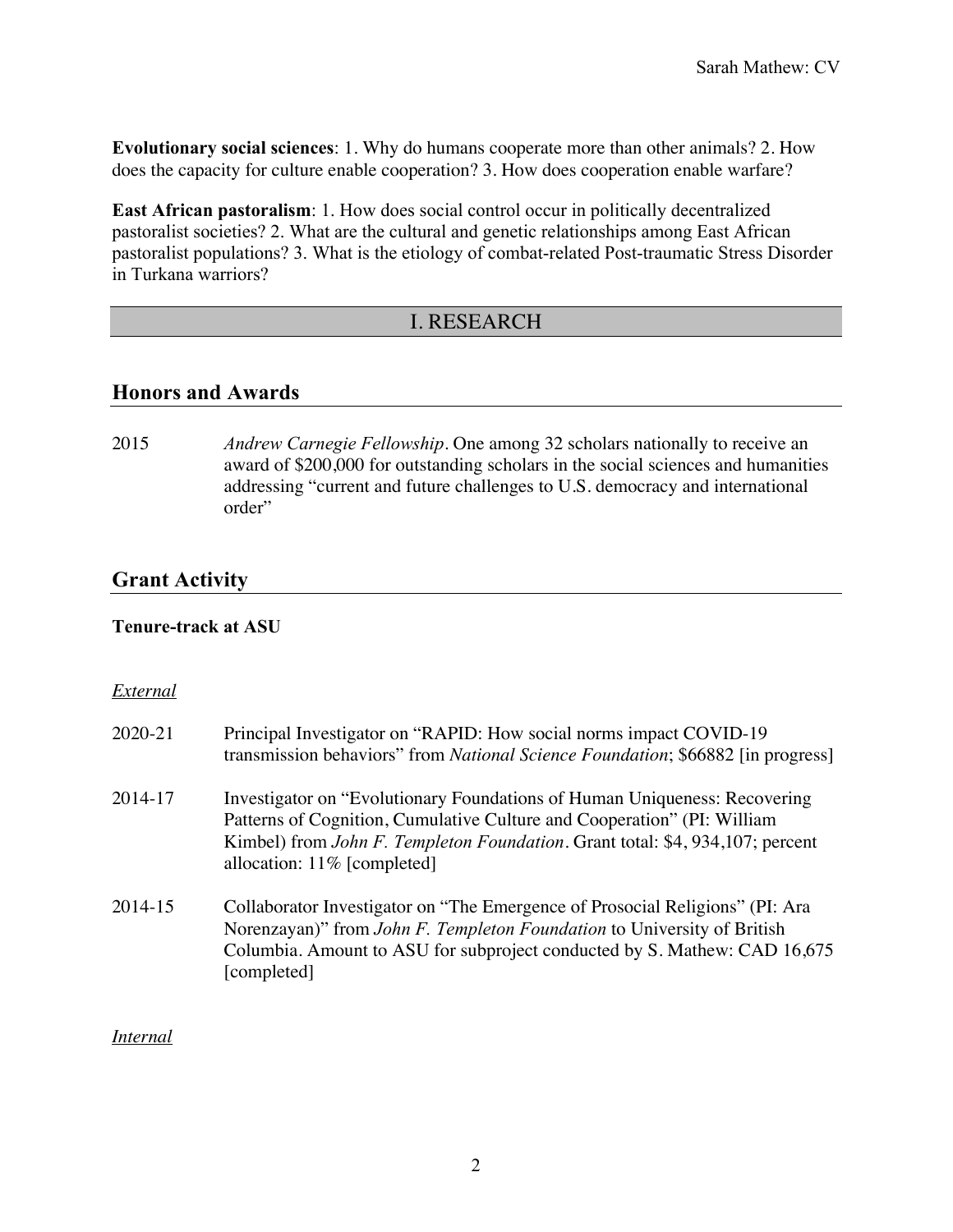2015-21 Principal Investigator on "The evolution of human cooperation: field studies among Turkana pastoralists in Kenya", *President's Strategic Initiative Funds;*  \$495,385 [active]

### **Doctoral**

| 2010        | Harry Frank Guggenheim Dissertation Fellowship             |
|-------------|------------------------------------------------------------|
| 2009        | NSF Doctoral Dissertation Improvement Grant                |
| 2009        | Leakey Foundation Dissertation Research Grant              |
| 2007        | Owen Aldis Award, International Society for Human Ethology |
| $2004 - 07$ | NSF Graduate Research Fellowship                           |

# **Publications**

#### *Authorship explanation:*

- \* Postdoctoral trainees
- **\*\*** Graduate students
- <sup>†</sup> Joint first authorship with both authors contributing equally.
- First author took lead. All other authors contributed equally with authorship order determined alphabetically.

First authorship indicates major contribution in data collection/developing of model, data analysis and manuscript preparation. On papers with postdocs or students, last authorship indicates leadership in conceiving of and designing the study, and mentoring of postdocs or students in conducting the study and writing the paper.

### **Peer-reviewed journal articles**

- 1. Taravella Oill**\*\***, A.M., Handley, C., Howell, E. K., Stone, A. C., **Mathew, S.,** Wilson, M. A. 2022. Genomic analysis reveals geography rather than culture as the predominant factor shaping genetic variation in northern Kenyan human populations. *American Journal of Biological Anthropology* https://doi.org/10.1002/ajpa.24521
- 2. **Mathew, S.** 2022. Turkana warriors' call to arms: how an egalitarian society mobilizes for cattle raids. *Philosophical Transactions of the Royal Society, B*. 377 (1851) 20210144.
- 3. Vardy, T., Moya, C., Placek C.D, Apicella, C., Bolyanatz, A., Cohen, E., Handley, C., Klocová E.K., Lesorogol, C., **Mathew, S.,** McNamara, S. A., Purzycki, B. G., Soler, M., Weigel, J. L., Willard, A. K., Xygalatas, D., Norenzayan, A., Henrich, J., Lang, M., Atkinson Q. D. 2022. The religiosity gender gap in 14 diverse societies. *Religion, Brain & Behavior* 12 (1-2): 18-37.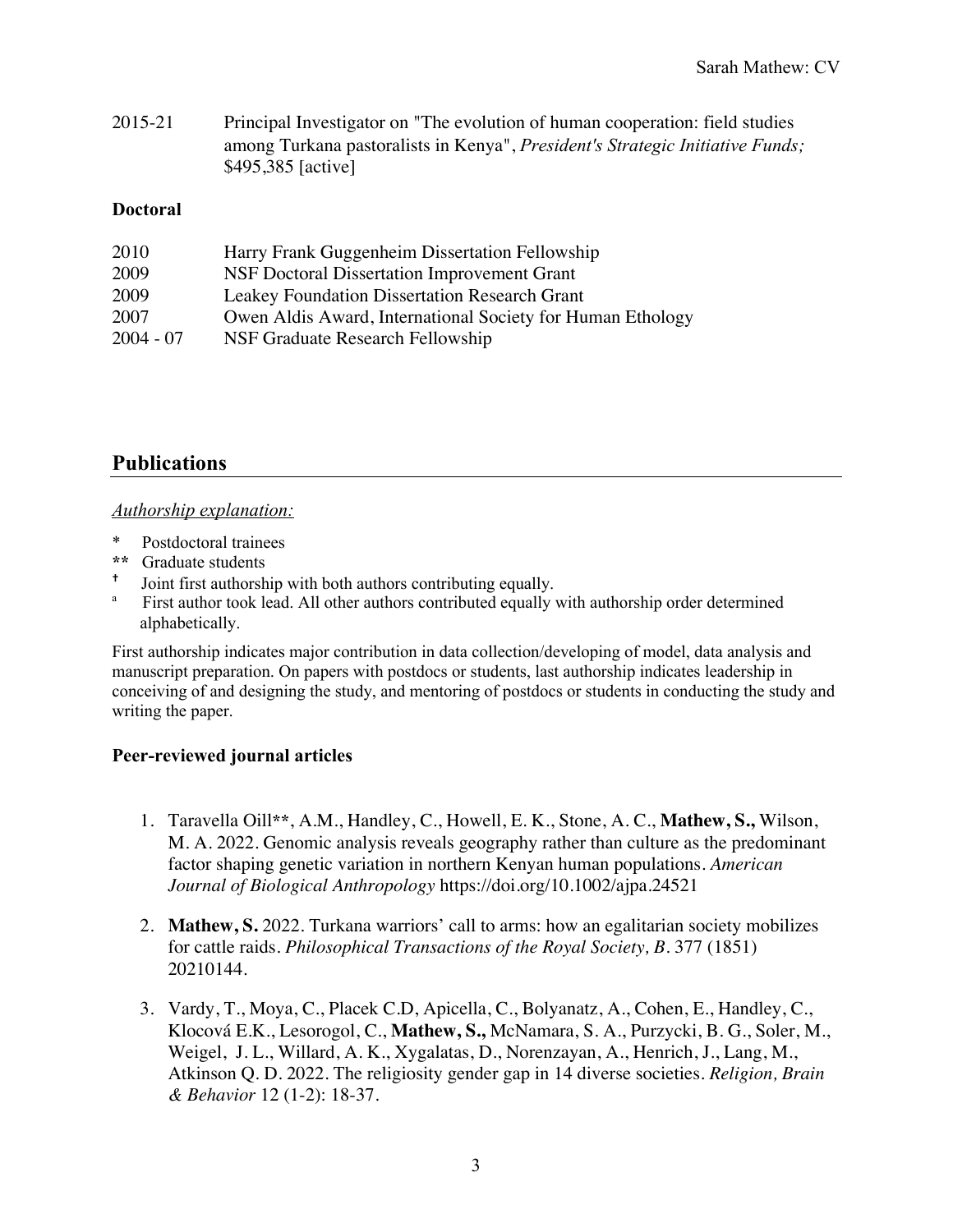- 4. Baimel, A., Apicella, C., Atkinson, Q., Bolyanatz, A., Cohen, E., Handley, C., Henrich, J., Klocová, E.K., Lang, M., Lesogorol, C., **Mathew, S**., McNamara, R., Moya, C., Norenzayan, A., Placek, C. D., Soler, M., Vardy, T., Weigel, J., Willard, A., Xygalatas, D., Purzycki, B. 2022. Material insecurity predicts greater commitment to moralistic and less commitment to local deities: a cross-cultural investigation. *Religion, Brain & Behavior* 12(1-2): 4-17.
- 5. Zefferman, M.\* and **Mathew, S.** 2021. Combat Stress in a Small-scale Society Suggests Divergent Evolutionary Roots for Posttraumatic Stress Disorder (PTSD) Symptoms. *Proceedings of the National Academy of Sciences* 118:15 e2020430118*.*
- 6. Boyd, R. and **Mathew, S.** 2021. Arbitration supports reciprocity when there are frequent perception errors. *Nature Human Behavior.*
- 7. Zefferman, M.\* and **Mathew, S**. 2020. An evolutionary theory of moral injury with insights from Turkana warriors. Evolution and Human Behavior 41(5): 341-353
- 8. Handley, C.\* and **Mathew, S.** 2020. Human large-scale cooperation as a product of competition between cultural groups. *Nature Communications* 11:702. https://doi.org/10.1038/s41467-020-14416-8.
- 9. Lang, M., Purzycki, B., Apicella, C., Atkinson, Q., Bolyanatz, A., Colleran, H., Curtis, R., Handley, C**\***., Klocova, E., Lesorogol, C., **Mathew, S**., Moya, C., Placek, C., Soler, M., Stagnaro, N., Vardy, T., Weigel, J., Xygalatas, D., Norenzayan, A. and Henrich, J*.*  2019. Moralizing gods, impartiality and religious parochialism across 15 societies. *Proceedings of the Royal Society, Series B* 286 (1898): 20190202
- 10. Ghrear S. E., Chudek M.**\***, Flung K., **Mathew, S.**, and Birch, S. A. J. 2019*.* Cultural Variations in the Curse of Knowledge: the Curse of Knowledge Bias in Children from a Nomadic Pastoralist Culture. *Journal of Cognition and Culture* 9 (3-4), 366-384
- 11. **Mathew, S.** 2017. How the second-order free rider problem is solved in a small-scale society. *American Economic Review: Papers & Proceedings* 107 (5) 578-81.
- 12. **Mathew, S. †** and Perreault, C. **†** 2016. Cultural history, not ecological environment, is the main determinant of human behavior. *Proceedings of the Royal Society, Series B* 283 (1826): 20160177
- 13. <sup>a</sup> Richerson, P., Baldini, R., Bell, A., Demps, K., Frost, K., Hillis, V., **Mathew, S.**, Newton, E., Narr, N., Newson, L., Ross, C., Smaldino, P., Waring, T., Zefferman, M. 2016. Cultural group selection follows Darwin's classic syllogism for the operation of selection. *Behavioral and Brain Sciences* 39, e58.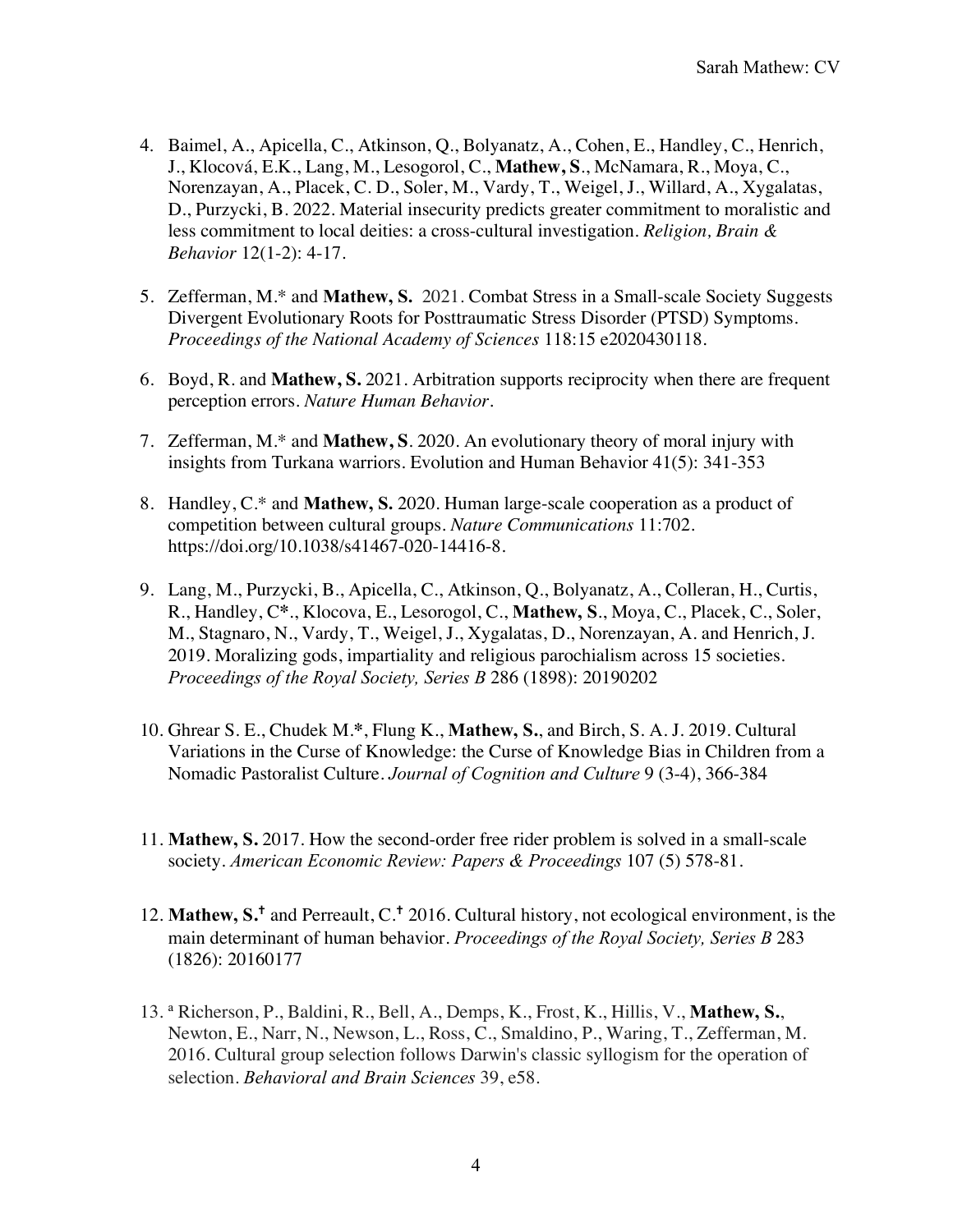- *14.* Richerson, P., Baldini, R., Bell, A., Demps, K., Frost, K., Hillis, V., **Mathew, S.**, Newton, E., Narr, N., Newson, L., Ross, C., Smaldino, P., Waring, T., Zefferman, M. Cultural Group Selection Plays and Essential Role in Explaining Human Cooperation. A Sketch of the Evidence. 2016. *Behavioral and Brain Sciences* 39, e30.
- *15.* **Mathew, S. †** and Perreault, C**†**. 2015. Behavioral variation in 172 small-scale societies indicates social learning to be the main mode of human adaptation. *Proceedings of the Royal Society, Series B* 282(1810): 20150061
- 16. Boyd, R. and **Mathew S.** 2015. Third-party monitoring and sanctions aid the evolution of language. *Evolution and Human Behavior* 36(6): 475-479.
- 17. Zefferman, M. and **Mathew, S.** 2015. An Evolutionary Theory of Large-scale Human Warfare: Group-structured Cultural Selection. *Evolutionary Anthropology: Issues, News and Reviews* 24(2): 50-61.
- 18. **Mathew, S.** and Boyd, R. 2014. The cost of cowardice: third-party punitive sentiments towards free riders in Turkana raids. *Evolution and Human Behavior* 35: 58-64.
- 19. Perreault, C.**†** and **Mathew, S. †** 2012. Dating the origin of language using phonemic diversity. *PLoS ONE* 7(4): e35289.
- 20. **Mathew, S.** and Boyd, R. 2011. Punishment sustains large-scale cooperation in prestate warfare. *Proceedings of the National Academy of Sciences* 108 (28): 11375 – 11380.
- 21. **Mathew, S.** and Boyd, R. 2009. When does optional participation allow the evolution of cooperation? *Proceedings of the Royal Society, Series B* 276: 1167 – 1174.

### **Book Chapters**

- 1. **Mathew, S.**, Boyd, R. and van Veelen, M. 2013. Human cooperation among kin and close associates may require enforcement of norms by third parties. In: *Cultural Evolution, ed. P. J. Richerson and M. Christiansen. Strüngmann Forum Report 12, series editor J. Lupp.* Cambridge, MA: MIT Press.
- 2. <sup>a</sup> Jordan, F. M., C. van Schaik, P. François, H. Gintis, D. B. M. Haun, D. J. Hruschka, M. A. Janssen, J. A. Kitts, L. Lehmann, **S. Mathew**, P. J. Richerson, P. Turchin, and P. Wiessner. 2013. Cultural evolution of the structure of human groups. In: *Cultural Evolution, ed. P. J. Richerson and M. Christiansen. Strüngmann Forum Report 12, series editor J. Lupp.* Cambridge, MA: MIT Press.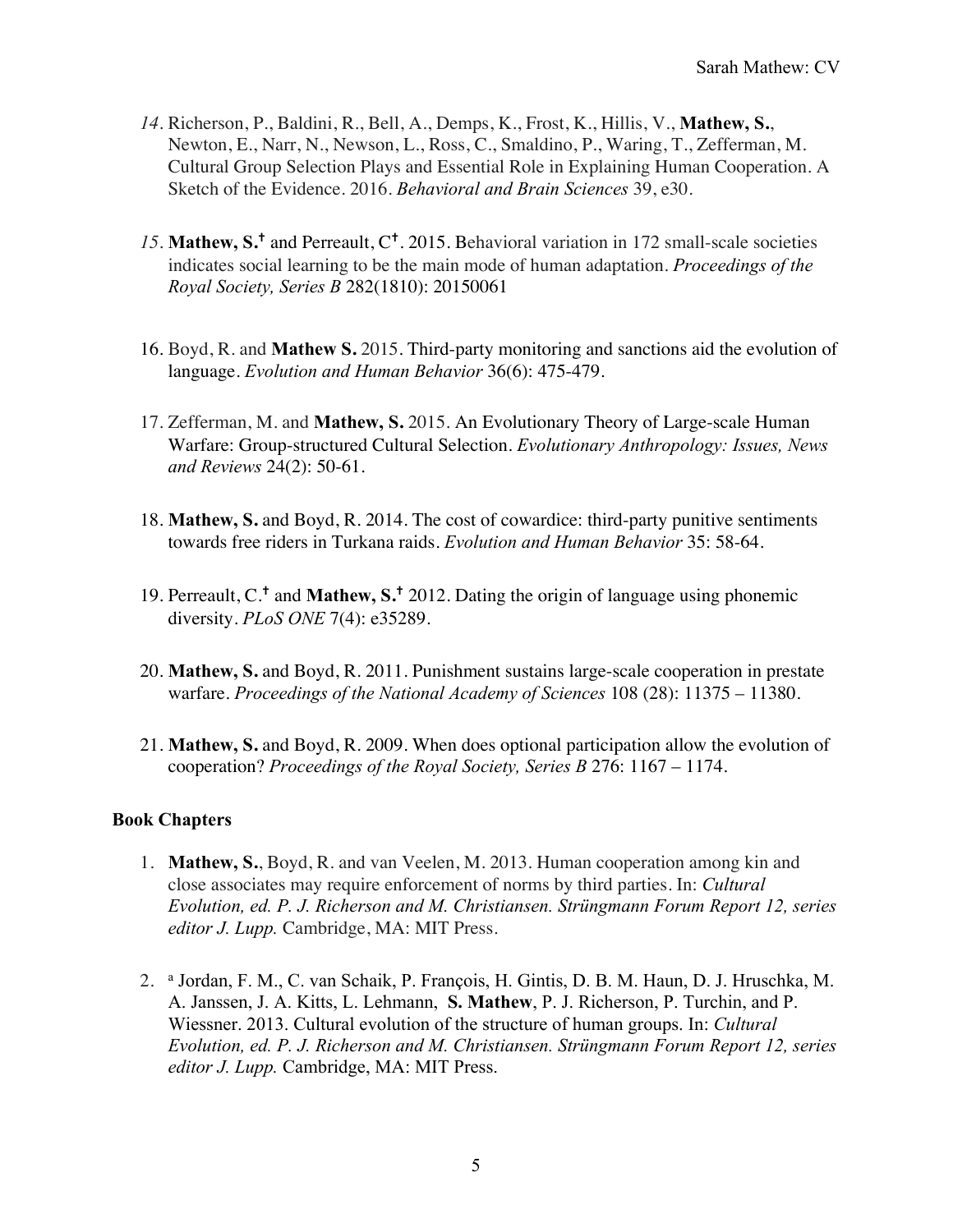### **Comments and Invited Articles**

- 1. Zefferman M., Baldini R. and **Mathew, S.**. 2015. Solving the puzzle of human warfare requires an explanation of battle raids and cultural institutions. *Proceedings of the National Academy of Sciences* 112(20): E2557.
- 2. Panchanathan, K., **Mathew, S.** and Perreault, C. 2014. Explaining group-level traits requires distinguishing process from product. *Behavioral and Brain Sciences* 37(3): 269- 270.
- *3.* Bowles, S., Boyd, R. **Mathew, S.** and Richerson , P. J. 2012. The punishment that sustains cooperation is often coordinated and costly. *Behavioral and Brain Sciences* 35(1): 20-21.
- 4. **Mathew, S.** and Boyd, R. 2011. Mechanistic accounts need to specify why reputation systems yield cooperative outcomes on observed scales. *Proceedings of the National Academy of Sciences* 108(39): E754.
- 5. Boyd, R. and **Mathew, S.** 2007. A Narrow Road to Cooperation, *Science,* 316: 1858 1859.

#### **Encyclopedia Articles**

1. **Mathew, S.** 2015. The evolution of human cooperation. *International Encyclopedia of the Social and Behavioral Sciences 2nd edition* 11: 259-266.

### **Book Reviews**

1. **Mathew, S.** 2015. Are Cultural and Evolutionary Views of Human Warfare Converging? A Review of "War, Peace and Human Nature: The Convergence of Evolutionary and Cultural Views, edited by Douglas P. Fry (Oxford University Press, 2015)". *Cliodynamics: The Journal of Quantitative History and Cultural Evolution 6 (1).* https://escholarship.org/uc/item/4125090f

## **Invited Talks**

### **External**

2022 Santa Fe Institute Workshop: Constructing and Deconstructing Collectives: Signals to Space and Society, Santa Fe, NM. (Jan 19-21) [virtual] Cultural evolution of cooperative norms: insights from Kenyan pastoralists.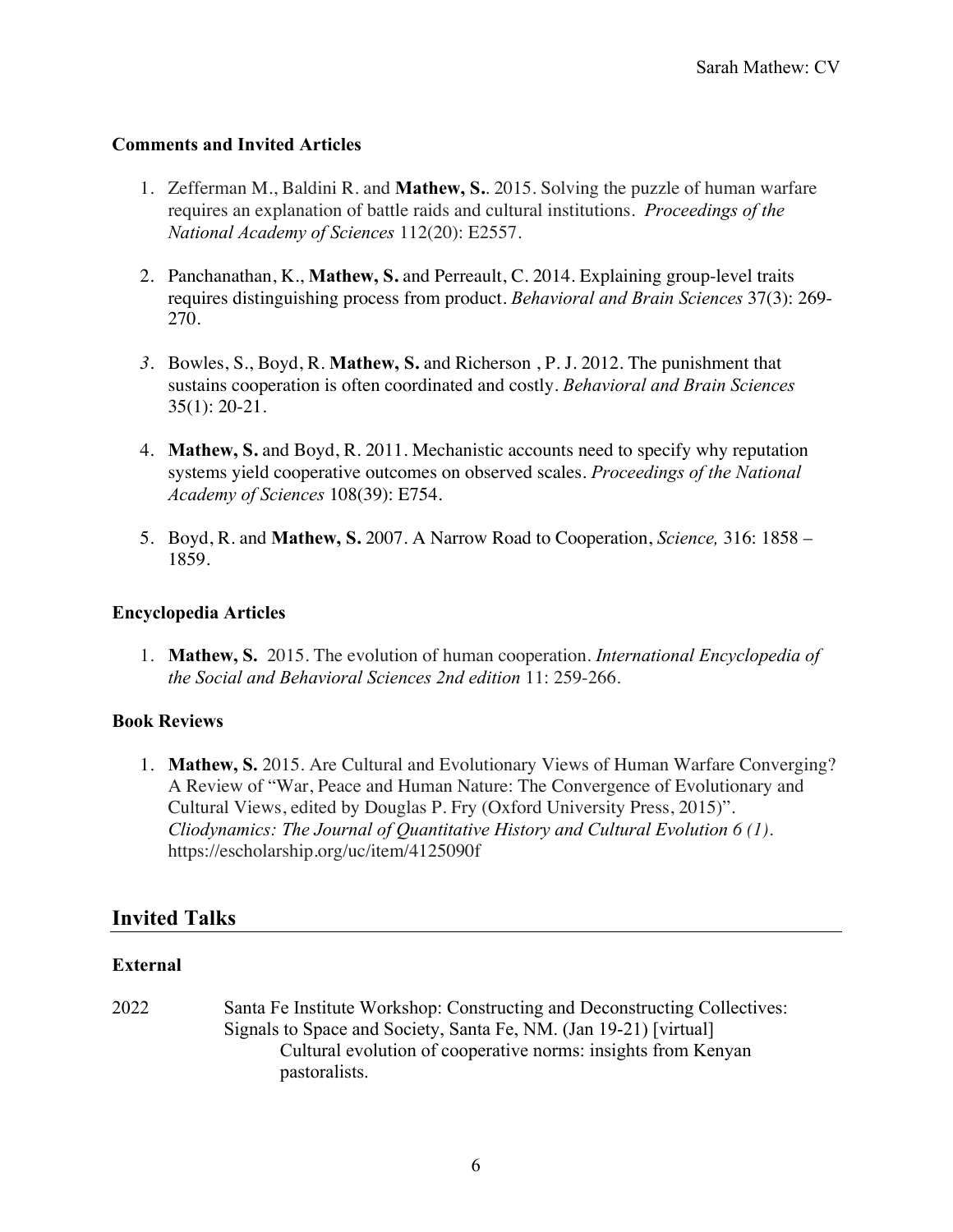| 2021 | Amsterdam-Copenhagen Cooperation Colloquia, Vrije Universiteit Amsterdam,<br>and University of Copenhagen (Dec 10) [virtual]<br>The cultural evolution of cooperative norms.                                                                                |
|------|-------------------------------------------------------------------------------------------------------------------------------------------------------------------------------------------------------------------------------------------------------------|
| 2021 | Absolutely Interdisciplinary Conference: Human and Machine<br>Normativity – New Connections, University of Toronto.<br>(Nov 4-6) [virtual]<br>What are the minimal components that a system requires for the<br>emergence of a human-like normative system? |
| 2021 | Institute of Advanced Studies, Toulouse, France (Oct 8) [virtual]<br>The cultural evolution of cooperative norms.                                                                                                                                           |
| 2021 | Club Ev Med: Virtual Evolutionary Medicine Conversations (May 17)<br>Divergent evolutionary roots for post-traumatic stress disorder symptoms<br>(co-presented with Matthew Zefferman)                                                                      |
| 2021 | Dynamics of Social Complexity Webinar on Human Origins and Cultural<br>Evolution (Mar 23) [virtual]<br>War and peace: the cultural evolution of conflict and cooperation.                                                                                   |
| 2021 | Schwartz Reisman Institute, University of Toronto (Mar 10) [virtual]<br>The cultural evolution of cooperative norms.                                                                                                                                        |
| 2021 | University of Liverpool Evolutionary Anthropology Webinar Series (Feb 25)<br>[virtual]<br>The cultural evolution of cooperative norms: insights from pastoral Kenya.                                                                                        |
| 2020 | Canadian Institute for Advanced Research Interdisciplinary Workshop on Culture<br>and Preference Formation. University of California Los Angeles. (Feb 6-7)<br>The cultural evolution of cooperative norms: insights from pastoral Kenya.                   |
| 2019 | Human Behavior and Evolution Society Preconference on "Integrated Approaches"<br>to Research on Culture: Professional and Practical Considerations". Boston, MA<br>Three recent projects, three unique challenges.                                          |
| 2019 | Mind, Technology and Society Series, University of California Merced (Apr 22)<br>Is the cultural boundary also the moral boundary? An empirical test of<br>cultural group selection                                                                         |
| 2017 | Center for Behavior, Evolution and Culture, University of California Los Angeles<br>Peer sanctioning and cultural group selection promotes large-scale<br>cooperation: Evidence from Kenyan pastoralists                                                    |
| 2017 | Anthropology Department, University of Missouri                                                                                                                                                                                                             |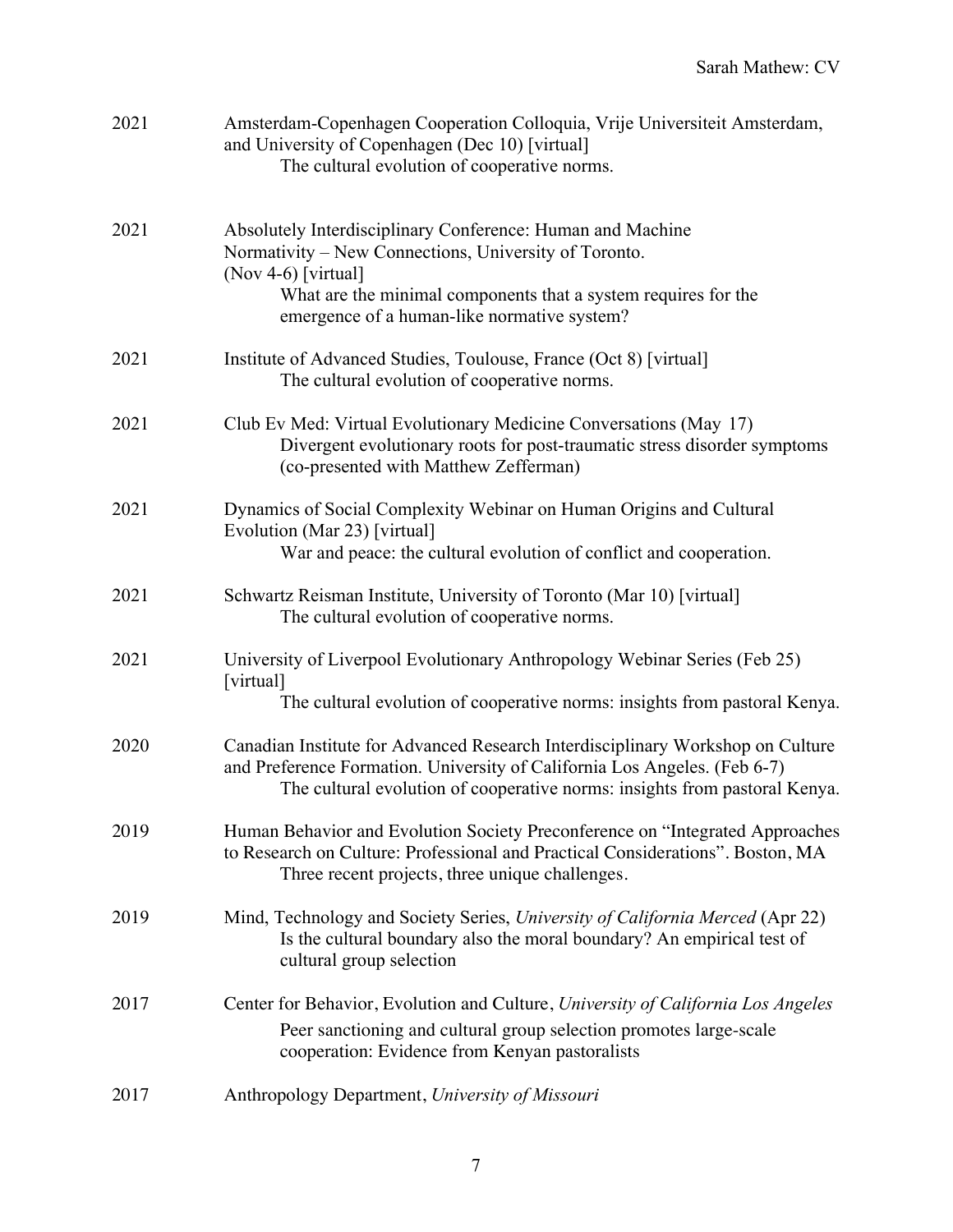|      | Conflict and Cooperation In A Pastoral Society Shows That Cultural<br>Transmission Enabled The Evolution Of Human Prosociality                                                                                         |
|------|------------------------------------------------------------------------------------------------------------------------------------------------------------------------------------------------------------------------|
| 2017 | Descent of Moral Sentiments Symposium, Utrecht University, Netherlands<br>(Key speaker) Is the cultural boundary also the moral boundary?                                                                              |
| 2016 | Workshop on African History and Economics: Towards a Deeper Understanding<br>of African Culture and Society, Hutchins Center for African and African<br>American Research, Harvard University                          |
|      | Conflict and Cooperation in A Pastoral Society Shows That Selection<br>Among Cultural Groups Enabled the Evolution of Human Cooperation                                                                                |
| 2016 | Toulouse Economics and Biology Workshop, Toulouse School of Economics &<br>Institute for Advanced Study in Toulouse, Toulouse, France                                                                                  |
|      | Altruistic Warriors and Moral Citizens: Conflict and Cooperation In A<br>Pastoral Society Shows That Cultural Transmission Enabled The<br><b>Evolution Of Human Prosociality</b>                                       |
| 2016 | Center for Philosophy, Arts and Literature (PAL) and the Franklin Humanities<br>Institute (FHI), Duke University                                                                                                       |
|      | How Turkana pastoralists cooperate, and what it means for the origins of<br>human prosociality                                                                                                                         |
| 2014 | Anthropology Colloquium, University of California, Davis                                                                                                                                                               |
|      | The evolution of large-scale cooperation in humans: insights from<br>Turkana warfare                                                                                                                                   |
| 2014 | Collective Intentionality Conference, <i>Indiana University</i> , Bloomington<br>Group-functional design in informal institutions: Cooperation &<br>punishment among acephalous Turkana herder                         |
| 2013 | International Max Planck Research School on Retaliation, Mediation and<br>Punishment, Winter University 2013. Heppenheim, Germany<br>Punitive sentiments towards free riders in Turkana raids                          |
| 2012 | The Research Group for Evolutionary Theory, Max Planck Institute for<br>Evolutionary Biology, Plön, Germany                                                                                                            |
|      | Evolution of cooperation via enforcement of cultural norms: cattle-raidng<br>among acephalous Turkana pastoralists                                                                                                     |
| 2012 | Modeling Social Complexity Workshop, National Institute for Mathematical and<br>Biological Synthesis & National Evolutionary Synthesis Center, Knoxville<br>Has cultural group selection enabled human ultrasociality? |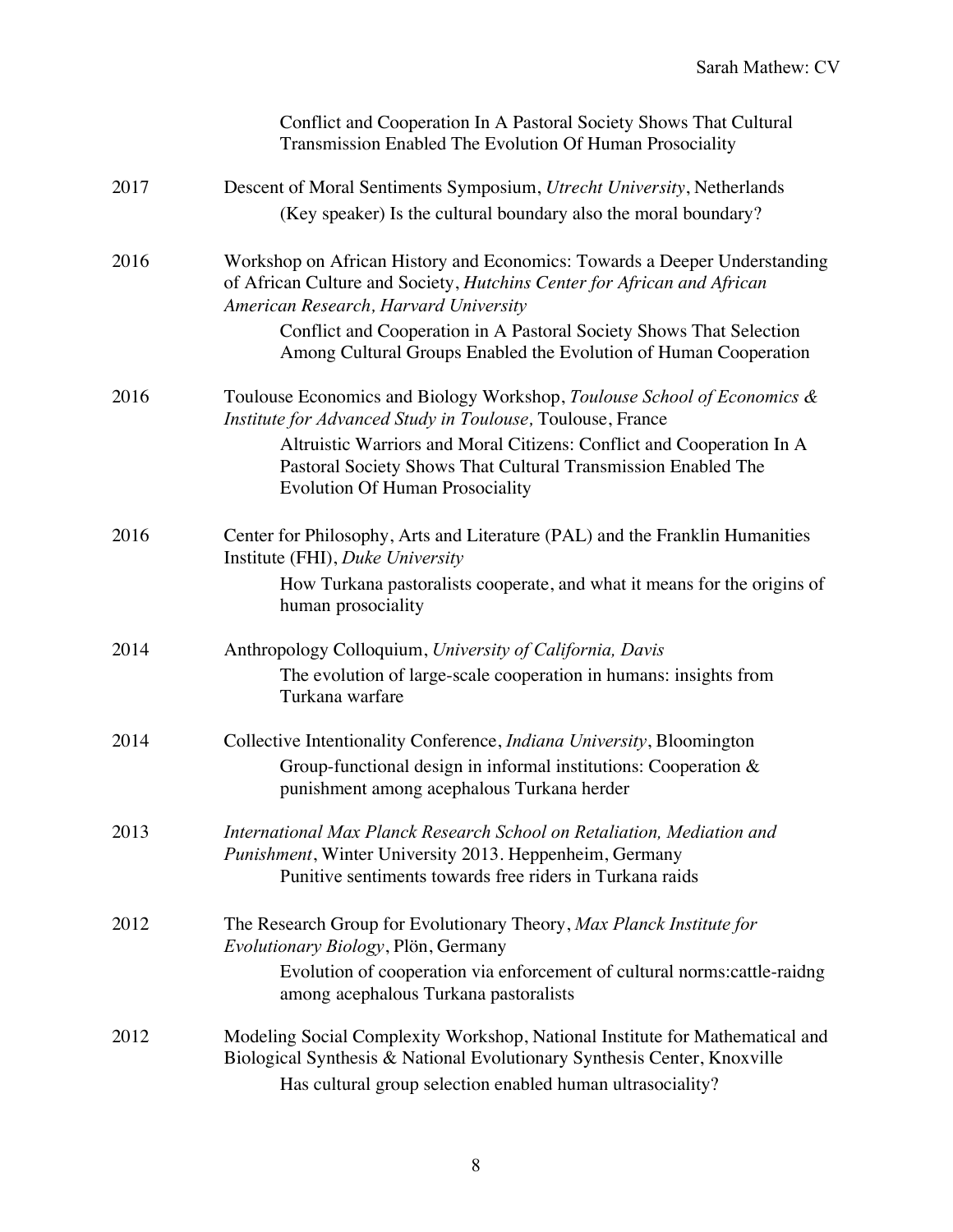| 2011            | California Polytechnic University, San Luis Obispo<br>Warfare, collective action and the scale of human cooperation                                                         |  |
|-----------------|-----------------------------------------------------------------------------------------------------------------------------------------------------------------------------|--|
| 2010            | Workshop: Evolutionary Perspectives of Human Behavior, San Luis Obispo<br>Warfare and collective action: cattle raiding among Turkana pastoralists                          |  |
| 2010            | Workshop: Coevolution of Behaviors and Institutions, Santa Fe Institute<br>Collective action in pre-state warfare: cooperative cattle-raiding among<br>Turkana pastoralists |  |
| 2009            | Leakey Foundation Board Meeting, San Francisco<br>Altruistic warriors: cooperative cattle-raiding among Turkana pastoralists                                                |  |
| <b>Internal</b> |                                                                                                                                                                             |  |
| 2017            | Faculty Cross-Talks on Health in the Social Sciences: Mental Health, College of<br>Liberal Arts and Sciences, ASU                                                           |  |
|                 | Finding the roots of PTSD and Moral Injury in warriors of small-scale<br>societies                                                                                          |  |
| 2016            | Institute of Human Origins Board Meeting, ASU                                                                                                                               |  |
|                 | How Turkana pastoralists cooperate, and what it means for the origins of<br>human prosociality                                                                              |  |
| 2014            | Center for the Study of Institutional Diversity, ASU                                                                                                                        |  |
|                 | Informal sanctions solve the collective action problem in acephalous<br>warfare                                                                                             |  |

## **Conferences**

### **Sessions Chaired**

2014 Empathy, conformity, and (im)moral killing: anthropology at the limits of knowledge**.** Co-chaired session with Carolyn R. Nordstrom. *American Anthropological Association.* Washington D. C.

### **Presentations**

2021 Commanded by culture: how decentralized cattle raids are organized. *Cultural Evolution Society Conference* [virtual] (Jun 9-11, 2021).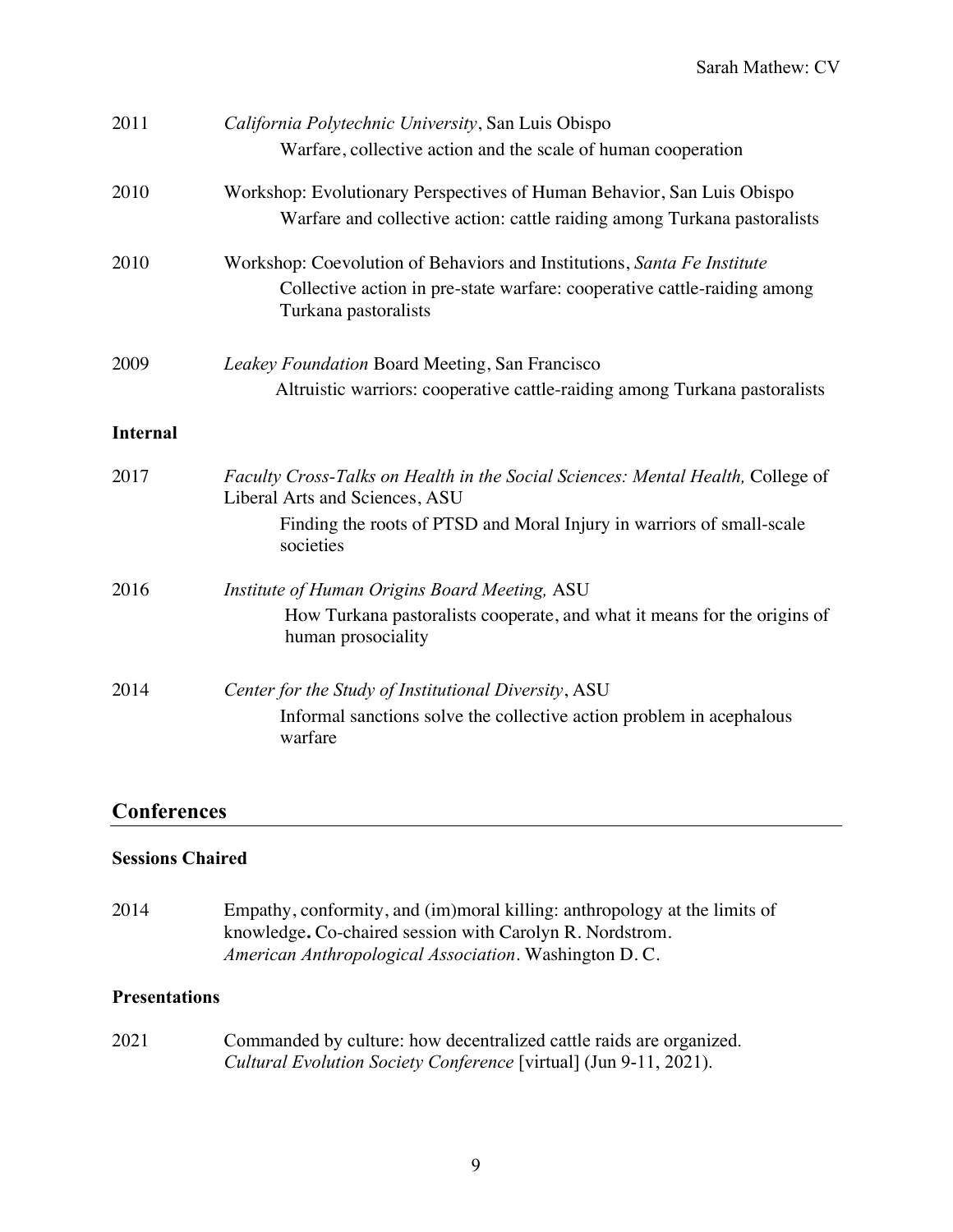| 2019 | Is the cultural boundary also the moral boundary? An empirical test of cultural<br>group selection among pastoral populations in Kenya.<br>Human Behavior and Evolution Society Conference, Boston, MA (May 31-Jun 2,<br>2019)                         |
|------|--------------------------------------------------------------------------------------------------------------------------------------------------------------------------------------------------------------------------------------------------------|
| 2017 | Is the cultural boundary also the moral boundary? A cross-cultural test of cultural<br>group selection.<br>Cultural Evolution Society Inaugural Meeting, Jena, Germany (Sep 12-15, 2017)                                                               |
| 2017 | Conflict and cooperation in a pastoral society shows that selection among cultural<br>groups enabled the evolution of human cooperation<br>American Economic Association Annual Meeting Chicago IL (Jan 6-8 2017)                                      |
| 2014 | Mechanisms of self-regulation in moral norms and psychology: a study of meta-<br>norms governing punishment in Turkana society<br>American Anthropological Association Conference, Washington D.C.                                                     |
| 2010 | A causal understanding of warfare, based on the origins of human cooperation:<br>case study of cattle raiding among Turkana pastoralists in East Africa<br>American Anthropological Association Conference, New Orleans, LA                            |
| 2010 | The collective action problem in warfare: data from cattle raiding among Turkana<br>pastoralists<br>Human Behavior and Evolution Society Conference, Eugene, OR                                                                                        |
| 2009 | Cooperation and human warfare: case study of cattle raiding among Turkana<br>pastoralists<br>American Anthropological Association Conference, Philadelphia, PA                                                                                         |
| 2008 | The empirical details of cooperation are key to its origins: some types of<br>cooperative interactions evolve more easily than others, if participation is<br>optional. [Poster]<br>American Anthropological Association Conference, San Francisco, CA |
| 2008 | When does optional participation allow the evolution of cooperation?<br>European Human Behavior and Evolution Society, Montpellier, France                                                                                                             |
| 2007 | Does optional participation favor large-scale cooperation?<br>Human Behavior and Evolution Society Conference, Williamsburg, VA                                                                                                                        |
| 2007 | Modeling the role of solitary strategies, resource excludability and resource<br>exhaustibility on the evolution of altruistic behavior<br>South. Calif. Animal Behavior Society Conference, Santa Barbara, CA                                         |
| 2006 | The effect of excludability in stabilizing cooperation in an n-person public goods<br>game.                                                                                                                                                            |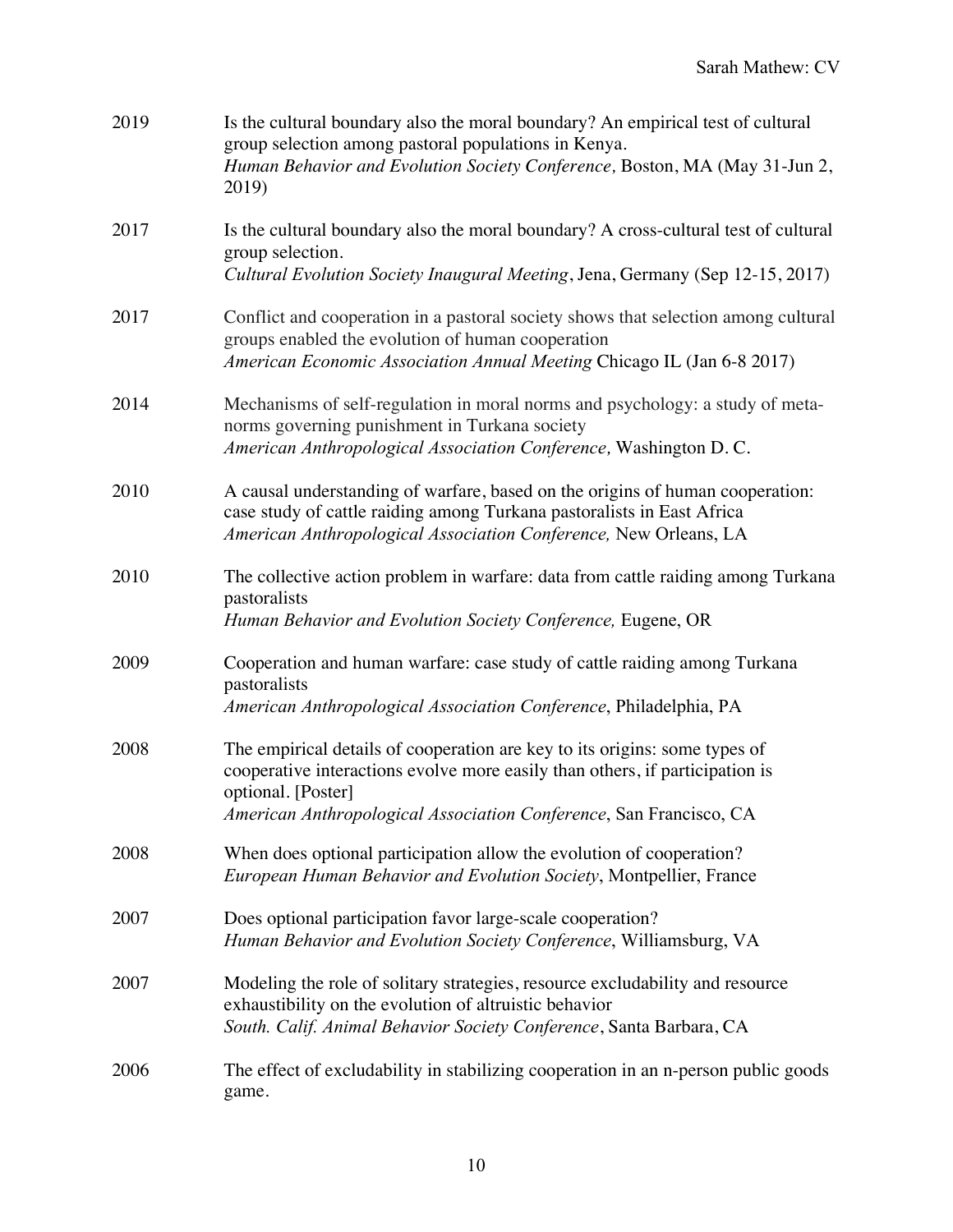*Human Behavior and Evolution Society Conference*, Philadelphia, PA

# **Workshops**

| Organized       |                                                                                                                                                                                                                                 |
|-----------------|---------------------------------------------------------------------------------------------------------------------------------------------------------------------------------------------------------------------------------|
| 2018            | Co-organized an international, interdisciplinary workshop "Understanding the<br>origins of combat stress and moral injury through cross-cultural research" hosted<br>by Center for Evolution and Medicine, ASU (Mar 1-2, 2018). |
| <b>Attended</b> |                                                                                                                                                                                                                                 |
| 2017            | National Science Foundation workshop, "Enhancing robustness and<br>generalizability in the social and behavioral sciences", Washington D. C. (Mar<br>2017)                                                                      |
| 2014            | The origin of violence: from brain to world war, The Origins Project, ASU,<br>Tempe, AZ                                                                                                                                         |
| 2014            | The Evolution of Institutions, National Institute for Mathematical and Biological<br>Synthesis (NIMBioS), Knoxville, TN                                                                                                         |
| 2012            | Ernst Strüngmann Forum on Cultural Evolution, Frankfurt, Germany                                                                                                                                                                |
| 2012            | Modeling Social Complexity, National Institute for Mathematical and Biological<br>Synthesis (NIMBioS) & National Evolutionary Synthesis Center (NESCent)<br>Investigative Workshop, Knoxville, TN                               |
| 2012            | Cooperation in multi-partner settings: biological markets & social dilemmas,<br>Lorentz Center, Leiden, The Netherlands                                                                                                         |
| 2010            | Coevolution of Behaviors and Institutions, Santa Fe Institute, NM                                                                                                                                                               |

# II. TEACHING

# **Recognition**

2020 Nominee, College of Liberal Arts and Sciences *Zebulon Pearce Distinguished Teaching Award*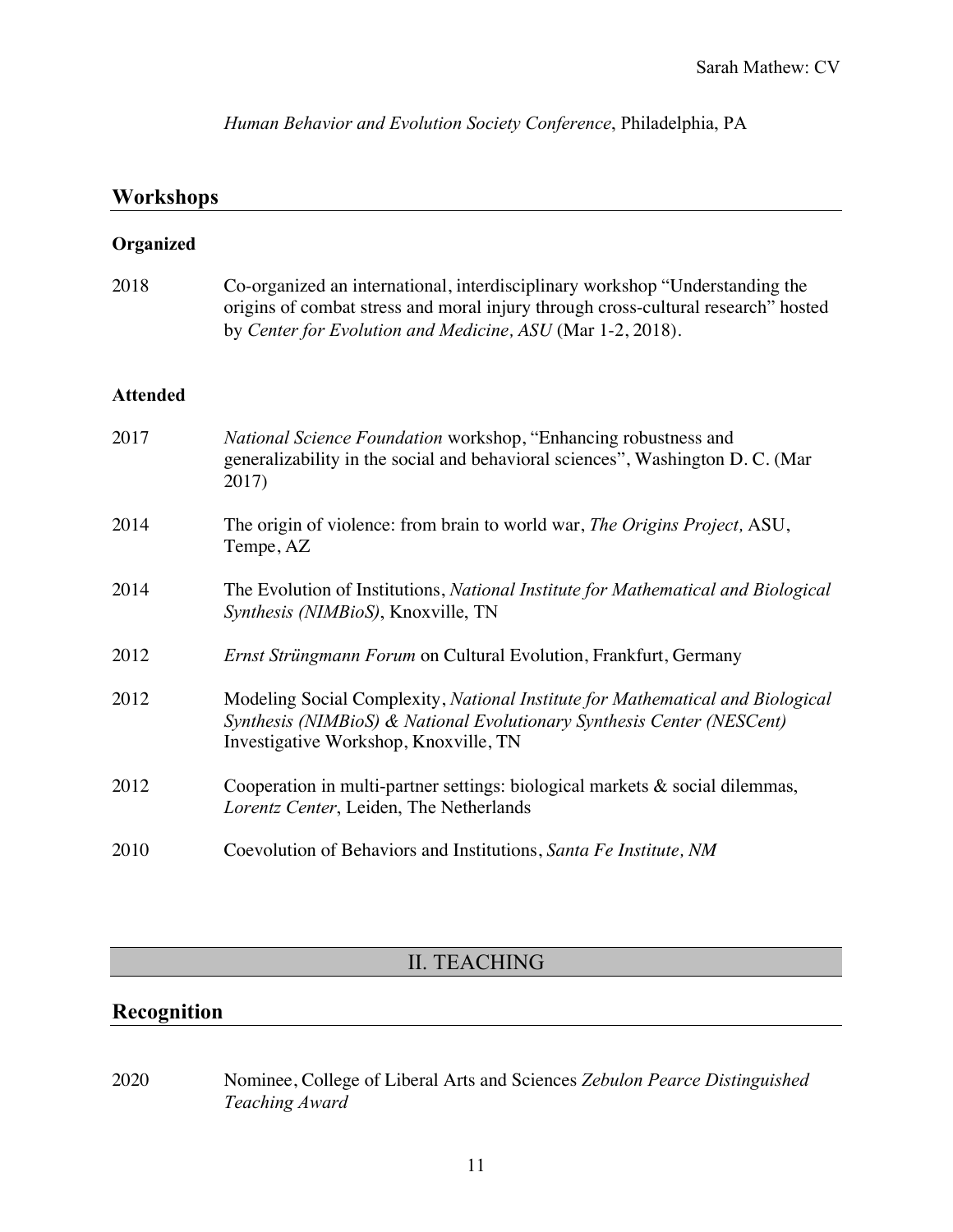| 2018 | Nominee, College of Liberal Arts and Sciences Zebulon Pearce Distinguished<br>Teaching Award         |
|------|------------------------------------------------------------------------------------------------------|
| 2018 | Nominee, Graduate & Professional Student Association Centennial Professorship<br>Award               |
| 2018 | Nominee, Graduate College Outstanding Faculty Mentor Award (Outstanding<br>Master's Mentor Category) |
|      |                                                                                                      |

# **Courses**

# **Arizona State University**

| <b>ASM 591</b>                | Behavior, Culture, Cognition<br>Spring $2022$                                                                             |  |
|-------------------------------|---------------------------------------------------------------------------------------------------------------------------|--|
| <b>ASM 394</b>                | Special Topics: War and Peace—The Evolution of Conflict and Cooperation<br>Spring 2015, Fall 2016, Fall 2019              |  |
| <b>ASM 342</b>                | <b>Evolution and Human Behavior</b><br>Spring 2014, Fall 2014, Spring 2016, Spring 2019, Spring 2020, Spring<br>п<br>2022 |  |
| <b>ASM 579</b>                | Proposal Writing<br>$\blacksquare$ Fall 2021                                                                              |  |
| <b>ASM 300</b>                | <b>Anthropological Sciences</b><br>$\blacksquare$ Fall 2018                                                               |  |
| <b>ASB 210</b>                | Human Sexuality (online).<br>Spring $2017$ , Fall $2017$                                                                  |  |
| <b>ASM 590</b>                | Reading and Conference Graduate Course<br>Spring 2014, 2015, 2017; Fall 2017, 2018, 2019                                  |  |
| <b>Stony Brook University</b> |                                                                                                                           |  |
| <b>ANP 403</b>                | Seminar in Biological Anthropology: The evolution of cooperation (Fall 2012)                                              |  |
| <b>ANP 200</b>                | Evolution of Human Behavior (Spring 2013)                                                                                 |  |
| <b>ANP 391</b>                | Behavioral Ecology (Spring 2013)                                                                                          |  |
|                               |                                                                                                                           |  |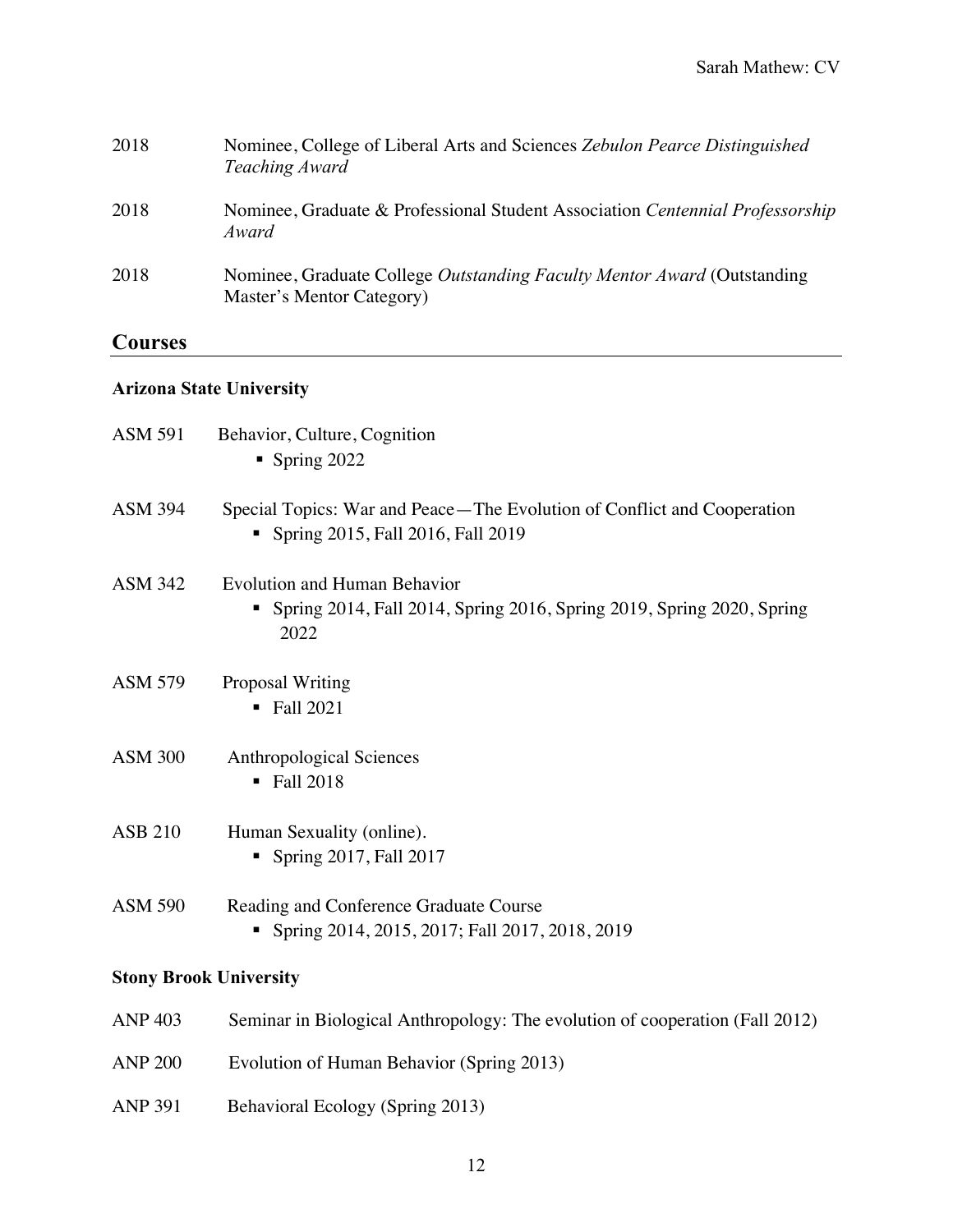# **Mentoring**

# **Undergraduate Research Apprenticeship**

| 1. Abhishek Tomar | Supervised coding of Turkana field data (Spring & Fall 2020)                                       |
|-------------------|----------------------------------------------------------------------------------------------------|
| 2. Sarah Long     | Supervised coding of Turkana field data (Spring' 19-Fall'20)                                       |
| 3. Liam Gleason   | Supervised a research internship resulting in a<br>successful <i>NSF GRFP</i> proposal (Fall 2016) |

#### **Master's committee member**

| 1. Kelly Reina     | Committee member $(2015 – 16)$ |
|--------------------|--------------------------------|
| 2. Leonid Tiokhin  | Committee member $(2015 – 16)$ |
| 3. Scott Collins   | Committee member $(2018 – 19)$ |
| 4. Melanie Foreman | Committee member $(2019 – 22)$ |

### **Doctoral supervision**

| 1. Liam Gleason | Advisor (Fall $2017 - now$ )            |
|-----------------|-----------------------------------------|
|                 | Completed MA requirement in Spring 2019 |
| 2. Minhua Yan   | $Co$ -advisor (Fall $2016 - now$ )      |
|                 | Completed MA requirement in Spring 2018 |

### **Doctoral committee**

| 1. Angela Taravella | Committee member (Spring $2017 - now$ ) |
|---------------------|-----------------------------------------|
| 2. Rebecca Siford   | Committee member (Spring 2019 -- now    |

# **Post-doctoral supervision**

|  | 1. Matthew Zefferman | Post Traumatic Stress and Moral Injury in Turkana warriors<br>(Nov 2015-Aug 2017)                     |
|--|----------------------|-------------------------------------------------------------------------------------------------------|
|  |                      | <i>Current position:</i> Assistant Professor at the<br>Naval Postgraduate School (NPS), Monterey, CA. |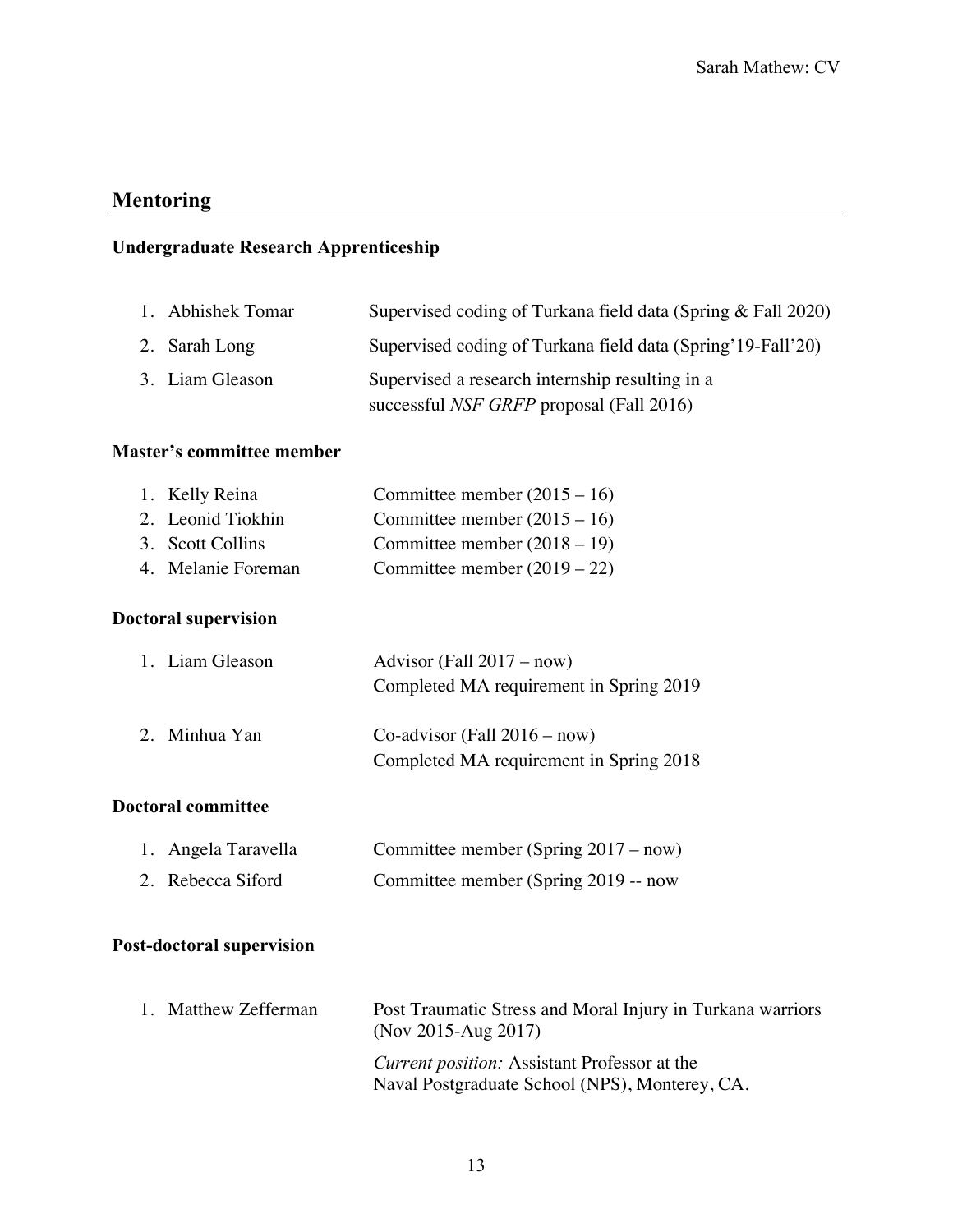| 2. Carla Handley    | Cooperation and population structure among Borana,<br>Rendille, Samburu and Turkana pastoralists<br>(Dec 2014-Aug 2017)                 |
|---------------------|-----------------------------------------------------------------------------------------------------------------------------------------|
|                     | <i>Current position:</i> Research consultant, Indica Consulting,<br>Washington D.C.                                                     |
| 3. Hillary Lenfesty | Economic experiments assessing the role of arbitration on<br>reciprocal cooperation when errors are common<br>$(Aug 2015 - Aug 2017)$ . |
|                     | <i>Current position:</i> Assistant Research Professor, School of<br>Human Evolution and Social Change.                                  |

# **Field site supervision**

\* postdocs \*\* graduate students

| 1. Carla Handley*             | Conducted study of cooperation among Turkana, Borana, Rendille<br>and Samburu pastoralists in Kenya (4 visits of 2-3 months each<br>between Dec 2014-Aug 2017).                                                  |
|-------------------------------|------------------------------------------------------------------------------------------------------------------------------------------------------------------------------------------------------------------|
|                               | 2. Matthew Zefferman* Conducted study of post-traumatic stress disorder and moral injury<br>among warriors at the Turkana fieldsite (3 visits of 2 months each<br>between Nov 2015-Aug 2017).                    |
| 3. Bailey House*              | Conducted study of the development of prosocial sentiments at the<br>Turkana field site to pilot field methods to use in a larger cross<br>cultural study (Apr-May 2016)                                         |
| 4. Matthew Chudek*            | Conducted study of indirect reciprocity assessing how goodness is<br>determined among Turkana and Canadian subjects (Jun-Jul 2014)                                                                               |
| 5. Liam Gleason <sup>**</sup> | Conducted six-week study of the role of gossip and reputation in<br>sustaining cooperation among Turkana warriors (Jul-Sep 2018)                                                                                 |
| 6. Angela Taravella**         | Conducted two-week science outreach and dissemination effort to<br>communicate lab DNA methods and preliminary results to<br>communities who contributed DNA samples for genetic analysis<br>$(Jul - Aug 2018).$ |

# **Mentoring of community members at field site:**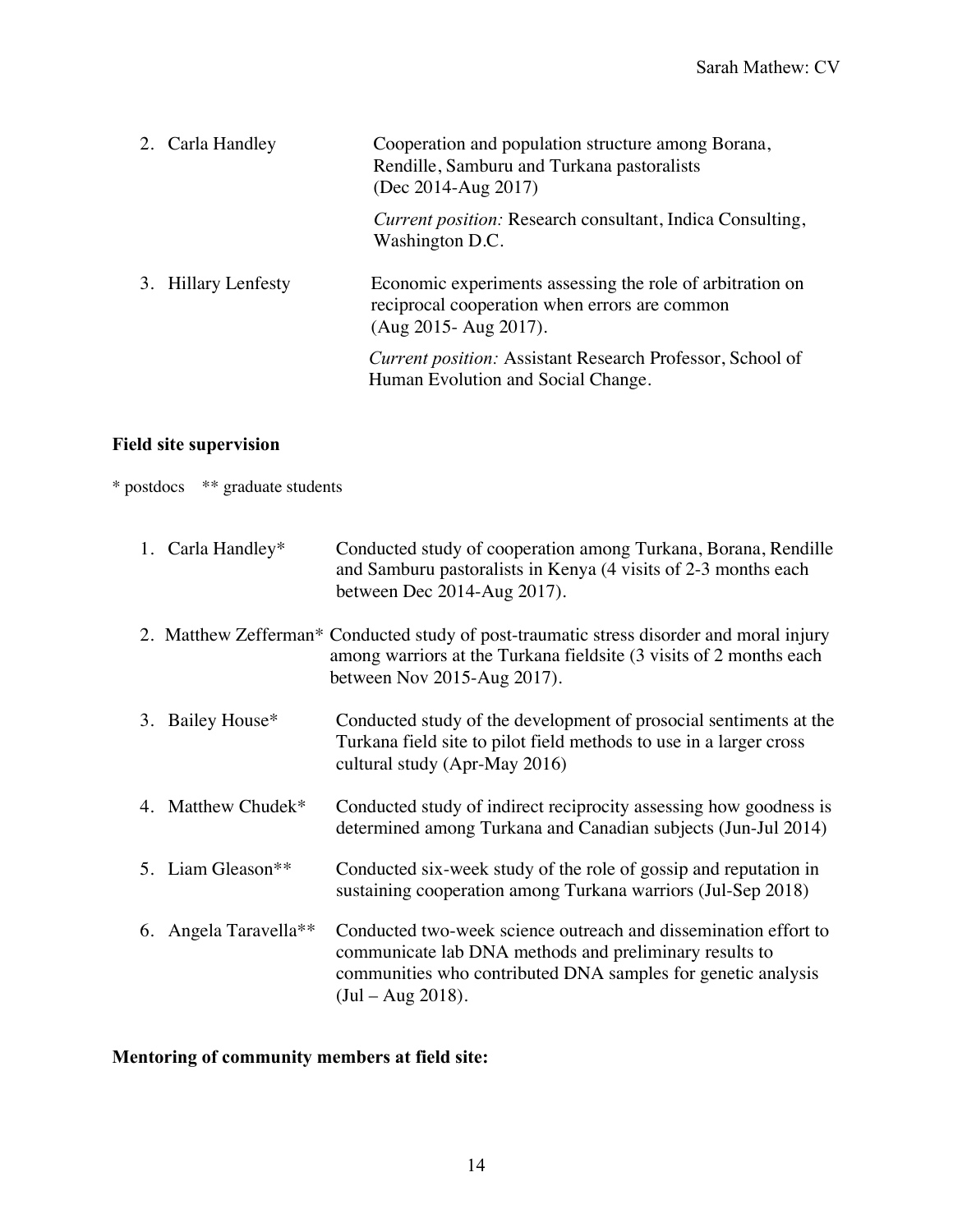Conducted these activities at the fieldsite to improve education access in the Turkana host community (Sep 2014 - Aug 17)

- 1. Implemented online learning via Khan Academy Lite at the local primary school
- 2. Established a scholarship and mentoring program for the six top-scoring secondary school students from the community.
- 3. Hosted a teacher who teaches kindergarten through second grade students in the community who are not attending the main primary school.
- 4. Implemented an adult literacy initiative for the host community led by the Turkana field research assistants.
- 5. Provided non-financial logistic support for the Turkana field research assistants to continue their education via online distance learning programs.

# III. SERVICE

## **Professional Service**

#### **Editorial Service**

| Dec 2020  | Guest Editor, Proceedings of the National Academy of Sciences |
|-----------|---------------------------------------------------------------|
| 2015-2016 | Consulting Editor, Evolution and Human Behavior               |

### **Journal Referee**

- 1. Adaptive Behavior,
- 2. Behavioral Ecology and Sociobiology
- 3. Biology Letters
- 4. Biological Reviews
- 5. Current Biology
- 6. Evolution and Human Behavior
- 7. Evolutionary Human Sciences
- 8. Human Nature
- 9. Journal of the Commons
- 10. Journal of the Royal Society Interface
- 11. Journal of Theoretical Biology
- 12. PLoS Computational Biology
- 13. PLoS ONE
- 14. Philosophical Transactions of the Royal Society B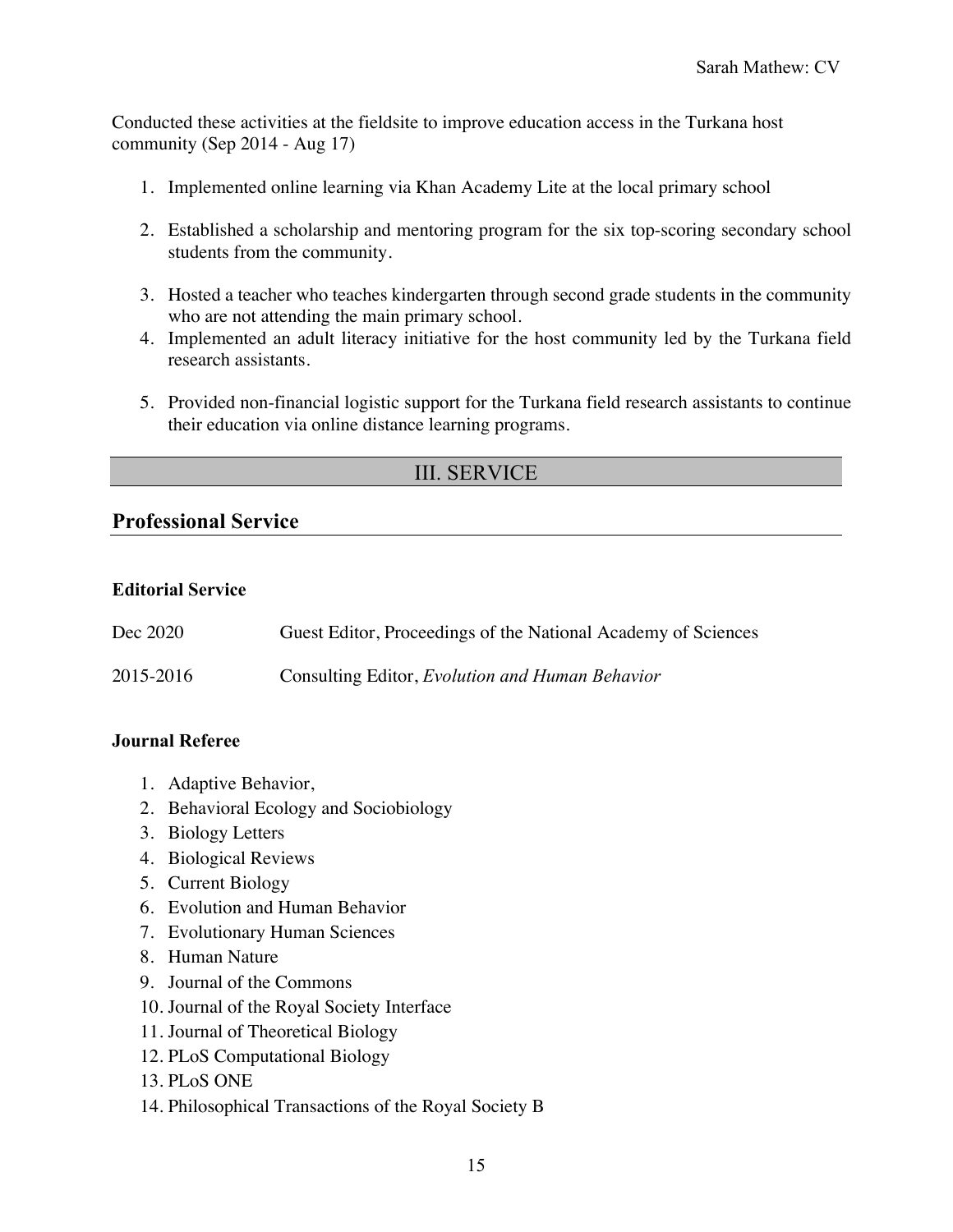- 15. Proceedings of the Royal Society B
- 16. Psychological Review
- 17. Science

### **Committee Service**

| $2022 - now$     | President, Cultural Evolution Society                                                                    |
|------------------|----------------------------------------------------------------------------------------------------------|
| $2021 - 2022$    | President Elect, Cultural Evolution Society                                                              |
| 2019-2021        | Executive committee member, Cultural Evolution Society                                                   |
| <b>Fall 2018</b> | Served on the inclusivity committee of the Cultural Evolution Society 2nd<br><b>Annual Meeting</b>       |
| Spring 2016      | Served on the election committee for the inaugural election of the Cultural<br><b>Evolution Society.</b> |

## **Conference Organizing**

Fall 2018 Served on the local organizing committee for the  $2<sup>nd</sup>$  international annual meeting of the *Cultural Evolution Society* hosted by Arizona State University, Oct 22-24, 2018

# **University Service**

# **Departmental**

### *Leadership*

| Chair, SHESC Graduate research awards committee                 | <b>Fall 2017</b>    |
|-----------------------------------------------------------------|---------------------|
| Organizer, Evolution of Social Complexity Colloquium Series     | Spring 2017         |
| Organizer, Adaptation, Behavior, Culture & Society Journal Club | Spring 2017         |
| Committee member                                                |                     |
| Search committee, SHESC Director                                | Fall '19-Spring '20 |
| Search committee, evolutionary anthropology hire                | Fall '17-Spring '18 |
| SHESC Graduate research awards committee                        | Fall '16-Spring '17 |
| <b>SHESC</b> Director search committee                          | <b>Fall 2016</b>    |
| Panelist, Postdoc and grad student career advise session        | Fall 2016           |
| Search committee for target hire opportunity                    | Spring 2016         |
| Diversity task force                                            | Spring& Fall 2015   |
|                                                                 |                     |